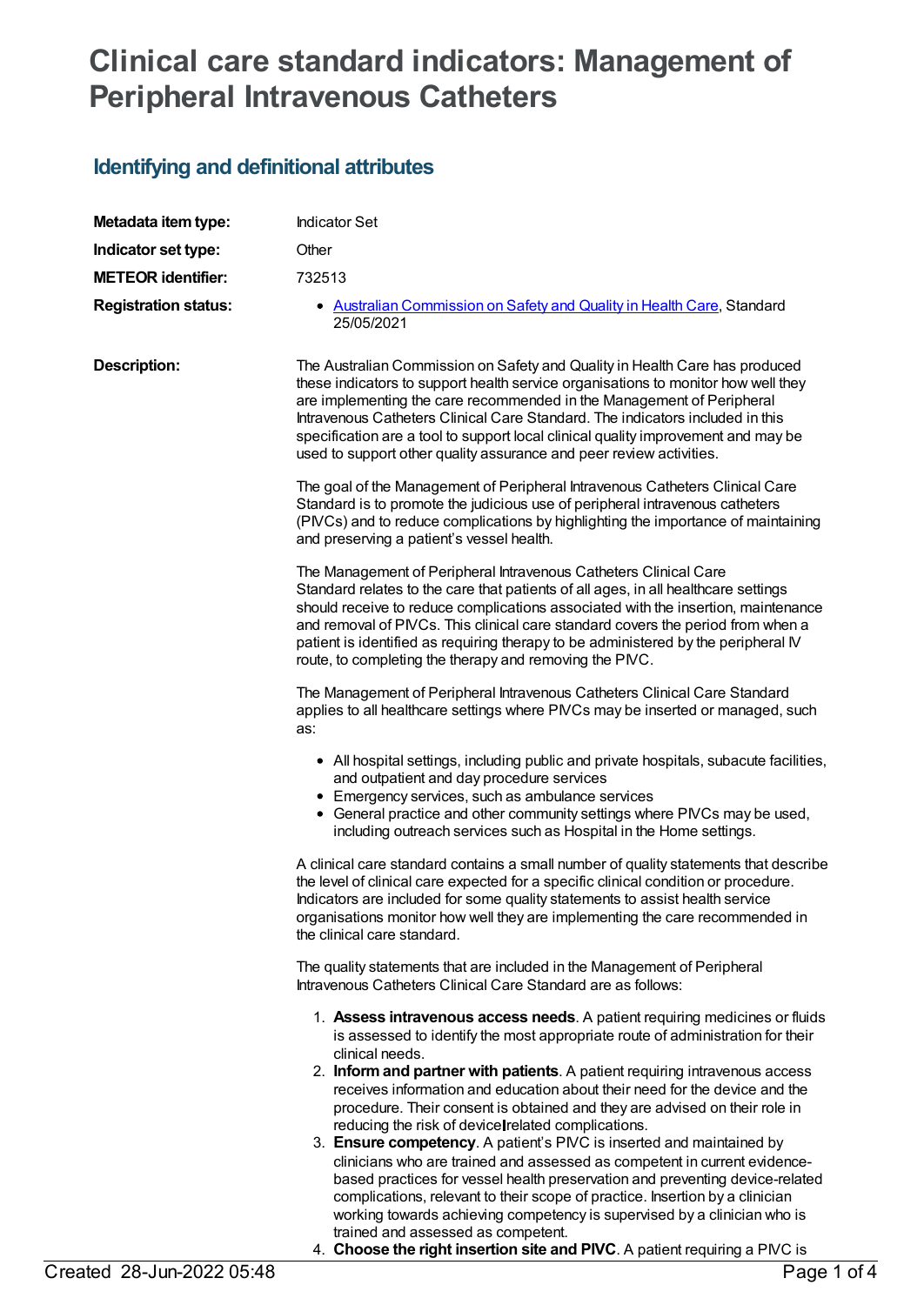assessed to identify the most suitable insertion site and PIVC (length and gauge) to meet their clinical needs and preferences for its location.

- 5. **Maximise first insertion success**. The likelihood of inserting a PIVC successfully on the first attempt is maximised for each patient, according to the health service organisation's process for maximising first-time insertion success.
- 6. **Insert and secure**. A clinician inserting a patient's PIVC uses standard precautions, including aseptic technique. The device is secured and a sterile, transparent, semi-permeable dressing is applied unless contraindicated.
- 7. **Document decisions and care**. A patient with a PIVC will have documentation of its insertion, maintenance and removal, and regular review of the insertion site.
- 8. **Routine use: inspect, access and flush**. A patient's PIVC and insertion site is inspected by a clinician for signs of complications at least once per shift or every eight hours, when accessing the device, and if the patient raises concerns. Standard precautions including aseptic technique are used when performing site care and accessing the PIVC. Patency is checked and flushing is performed at intervals according to local policy to assess device function and minimise risk of device failure.
- 9. **Review ongoing need**. The ongoing need for a patient's PIVC is reviewed and documented at least daily, or more often if clinically indicated.
- 10. **Remove safely and replace if needed**. A patient with a PIVC will have it removed when it is no longer needed or at the first sign of malfunction or local site complications. A new PIVC will be inserted only if ongoing peripheral vascular access is necessary, consistent with the replacement recommendations in the current version of the *Australian Guidelines for the Prevention and Control of Infection in Healthcare*.

### **Relational attributes**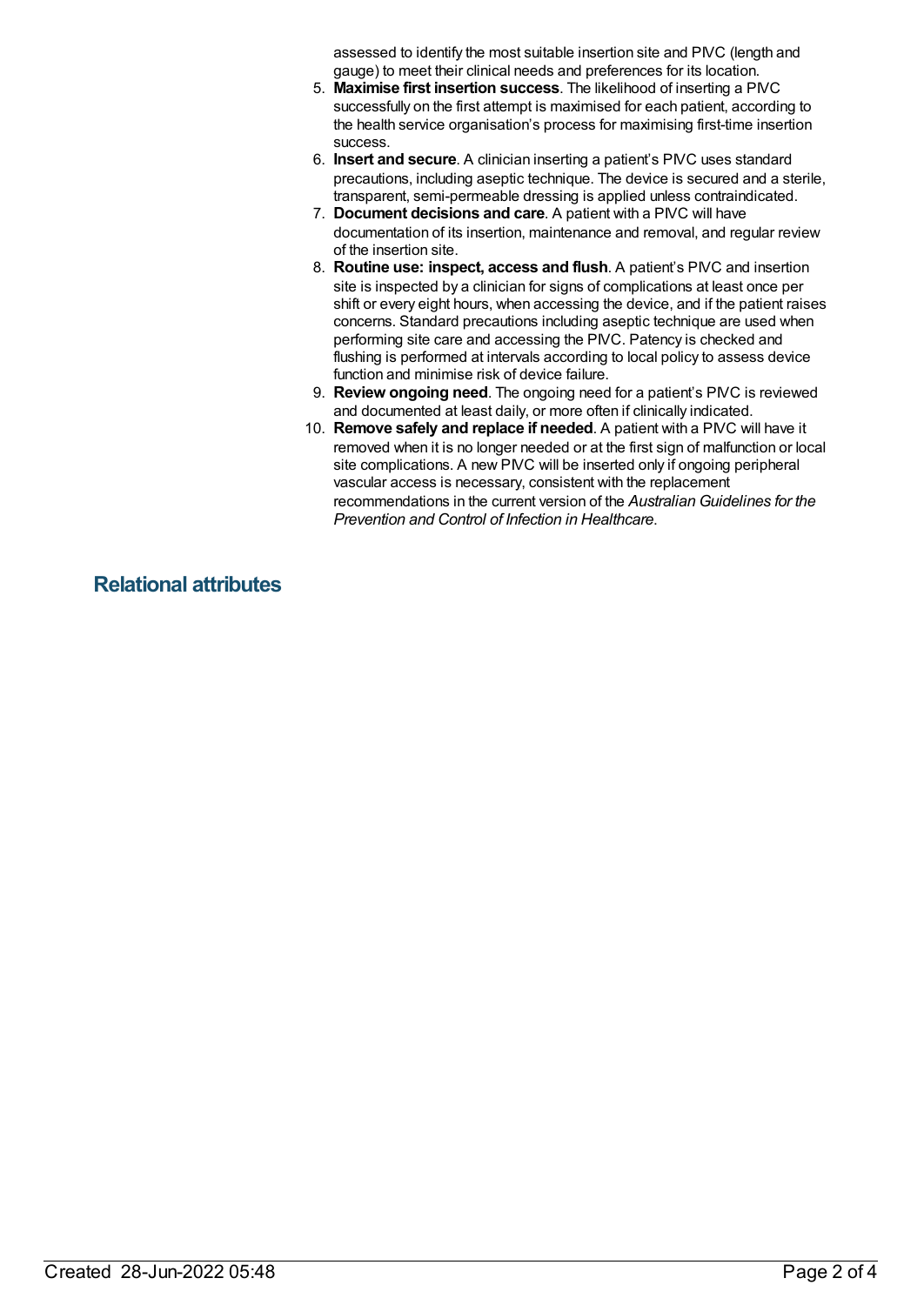**Indicators linked to this Indicator set:** [Management](https://meteor.aihw.gov.au/content/732533) of Peripheral Intravenous Catheters Clinical Care Standard: 01- Proportion of patients with a PIVC in situ that has not been used for a therapeutic purpose since it was inserted Australian [Commission](https://meteor.aihw.gov.au/RegistrationAuthority/18) on Safety and Quality in Health Care, Standard 25/05/2021 [Management](https://meteor.aihw.gov.au/content/732553) of Peripheral Intravenous Catheters Clinical Care Standard: 02- Proportion of patients with a PIVC in situ that can identify the reason for the device Australian [Commission](https://meteor.aihw.gov.au/RegistrationAuthority/18) on Safety and Quality in Health Care, Standard 25/05/2021 Management of Peripheral Intravenous Catheters Clinical Care Standard: 03-Evidence of a locally approved policy that ensures healthcare [professionals](https://meteor.aihw.gov.au/content/732559) are competent in PIVC insertion, monitoring, and removal Australian [Commission](https://meteor.aihw.gov.au/RegistrationAuthority/18) on Safety and Quality in Health Care, Standard 25/05/2021 Management of Peripheral Intravenous Catheters Clinical Care Standard: 04a-Evidence of local [arrangements](https://meteor.aihw.gov.au/content/733358) that provide systematic support for decisions related to the selection of an appropriate PIVC device Australian [Commission](https://meteor.aihw.gov.au/RegistrationAuthority/18) on Safety and Quality in Health Care, Standard 25/05/2021 [Management](https://meteor.aihw.gov.au/content/733360) of Peripheral Intravenous Catheters Clinical Care Standard: 04b-Proportion of patients with a PIVC in situ over an area of flexion Australian [Commission](https://meteor.aihw.gov.au/RegistrationAuthority/18) on Safety and Quality in Health Care, Standard 25/05/2021 [Management](https://meteor.aihw.gov.au/content/733362) of Peripheral Intravenous Catheters Clinical Care Standard: 05a-Evidence of a locally approved policy that defines the local protocol to support PIVC insertion on first attempt Australian [Commission](https://meteor.aihw.gov.au/RegistrationAuthority/18) on Safety and Quality in Health Care, Standard 25/05/2021 [Management](https://meteor.aihw.gov.au/content/733385) of Peripheral Intravenous Catheters Clinical Care Standard: 05b-Proportion of patients with a PIVC in-situ who report their PIVC was inserted on the first attempt Australian [Commission](https://meteor.aihw.gov.au/RegistrationAuthority/18) on Safety and Quality in Health Care, Standard 25/05/2021 Management of Peripheral Intravenous Catheters Clinical Care Standard: 07a-Evidence of a locally approved policy that defines the [documentation](https://meteor.aihw.gov.au/content/735072) for PIVC insertion, maintenance, removal, and regular review Australian [Commission](https://meteor.aihw.gov.au/RegistrationAuthority/18) on Safety and Quality in Health Care, Standard 25/05/2021 [Management](https://meteor.aihw.gov.au/content/735081) of Peripheral Intravenous Catheters Clinical Care Standard: 07b-Proportion of patients with a PIVC in situ with the indication for insertion documented in their medical record Australian [Commission](https://meteor.aihw.gov.au/RegistrationAuthority/18) on Safety and Quality in Health Care, Standard 25/05/2021 [Management](https://meteor.aihw.gov.au/content/735083) of Peripheral Intravenous Catheters Clinical Care Standard: 08a-Proportion of patients with a PIVC in situ who have their PIVC insertion site inspected for complications at least every 8 hours Australian [Commission](https://meteor.aihw.gov.au/RegistrationAuthority/18) on Safety and Quality in Health Care, Standard 25/05/2021 [Management](https://meteor.aihw.gov.au/content/735085) of Peripheral Intravenous Catheters Clinical Care Standard: 08b-Proportion of patients with a PIVC in situ with a clean, dry and secure PIVC dressing Australian [Commission](https://meteor.aihw.gov.au/RegistrationAuthority/18) on Safety and Quality in Health Care, Standard 25/05/2021 [Management](https://meteor.aihw.gov.au/content/735087) of Peripheral Intravenous Catheters Clinical Care Standard: 09- Proportion of patients with a PIVC in situ who have been assessed in the last 24 hours to determine the ongoing need for their PIVC Australian [Commission](https://meteor.aihw.gov.au/RegistrationAuthority/18) on Safety and Quality in Health Care, Standard 25/05/2021 [Management](https://meteor.aihw.gov.au/content/735089) of Peripheral Intravenous Catheters Clinical Care Standard: 10- Proportion of patients with a PIVC in situ that has not been used for a therapeutic purpose in 24 hours Australian [Commission](https://meteor.aihw.gov.au/RegistrationAuthority/18) on Safety and Quality in Health Care, Standard 25/05/2021

#### **Collection and usage attributes**